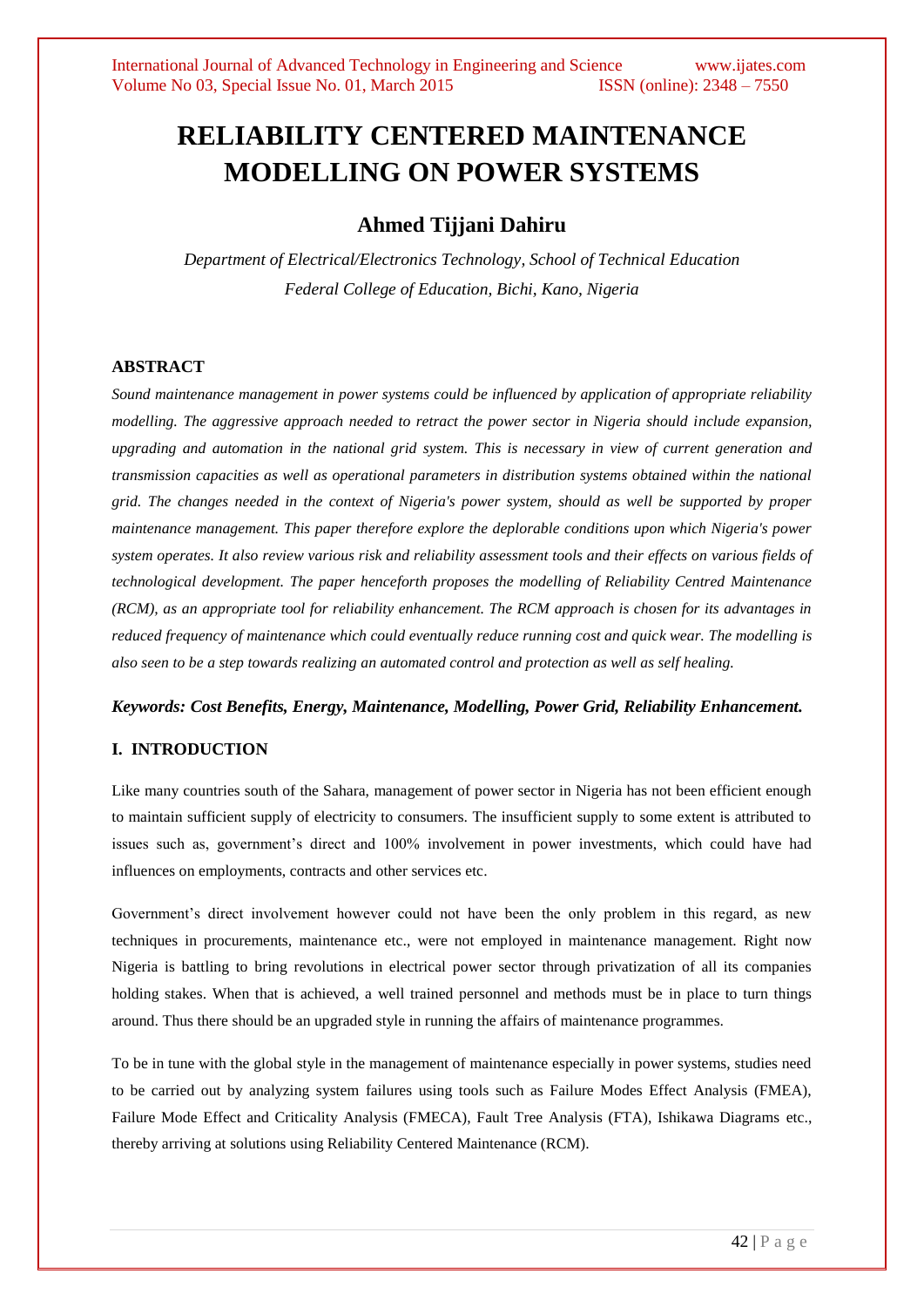#### **II. AN OVERVIEW OF RELIABILITY AND RISK ASSESSMENT TOOLS**

Failures recorded on military hardware such as aircrafts, weaponry, during events of Korean, Vietnam wars etc. Automobiles used before, during and after the Second World War. Then cars were increasingly used widely for private purposes. And of recent calamities on space crafts such as Columbia were few among events that motivated aggressive revolution in reliability engineering.

Much of the failures recorded on larger systems such an aircraft were simply traced to remote failures on parts such as joints, components of a particular sub-system etc. For the whole system to be brought to full working condition, the maintenance action of sub-systems, parts or components, which may cost much in terms of time and resources, a trend not friendly for safety of personnel and consumers and for economy of investments and patronage.

Measures taken to develop and implement changes in the system of maintenance for reliability enhancements and risk reduction include **[5][6][7]**;

- (i) *Fish Bone (Ishikawa) Diagram*: This is a technique developed by Kaoru Ishikawa in 1990 to improve process of tracing of faults in a system, such as machines or part(s), production processes, and also applied to industrial personnel managements etc.
- (ii) *Fault Tree Analysis***:** This is a bottom-up approach of a systems' failure analysis.
- (iii) *Failure Mode Effect Analysis (FMEA):* An analysis of failure likely to occur within a system that takes topbottom approach.
- (iv) *Failure Mode Effect and Criticality Analysis (FMECA):* A further analysis to FMEA, which prioritize failures as regard their severities for effective maintenance action (for systems on active use) or design modifications (for systems on drawing boards) for the purpose of risk reduction and mitigations.

The techniques of risk assessment or risk assessment tools mentioned above are few examples developed to improve system reliability. The unique difference or features of Reliability Centered Maintenance, RCM (not mentioned above) is that it is focused on reduction of not failures or faults alone, but the frequency of maintenance itself, whereas most of the tools among which the above stated belong emphasize on somehow application of regular maintenance. This is particularly important in reducing the maintenance cost, which is part of running cost of all investments.

Per capita energy consumption of every nation portrays its economic strength to large extent. Nigeria's per capita energy consumption barely 140 kw-h was far below the global average **[1]**. The major problem with energy crises in Nigeria is rooted the system of power generation. While the installed capacities of the individual generating stations were grossly inadequate when converged together on grid system for a population roughly half that of the United States, the 4500MW (installed capacity) is incredibly one out of nearly two hundred and sixtieth of the U.S installed capacity **[15][19]**. Moreover, performances of the power stations are much below the installed capacities as stressed by Iwayemi **[3]** that less than 40% on average was realized within the period of 35 years  $(1970 - 2005)$ .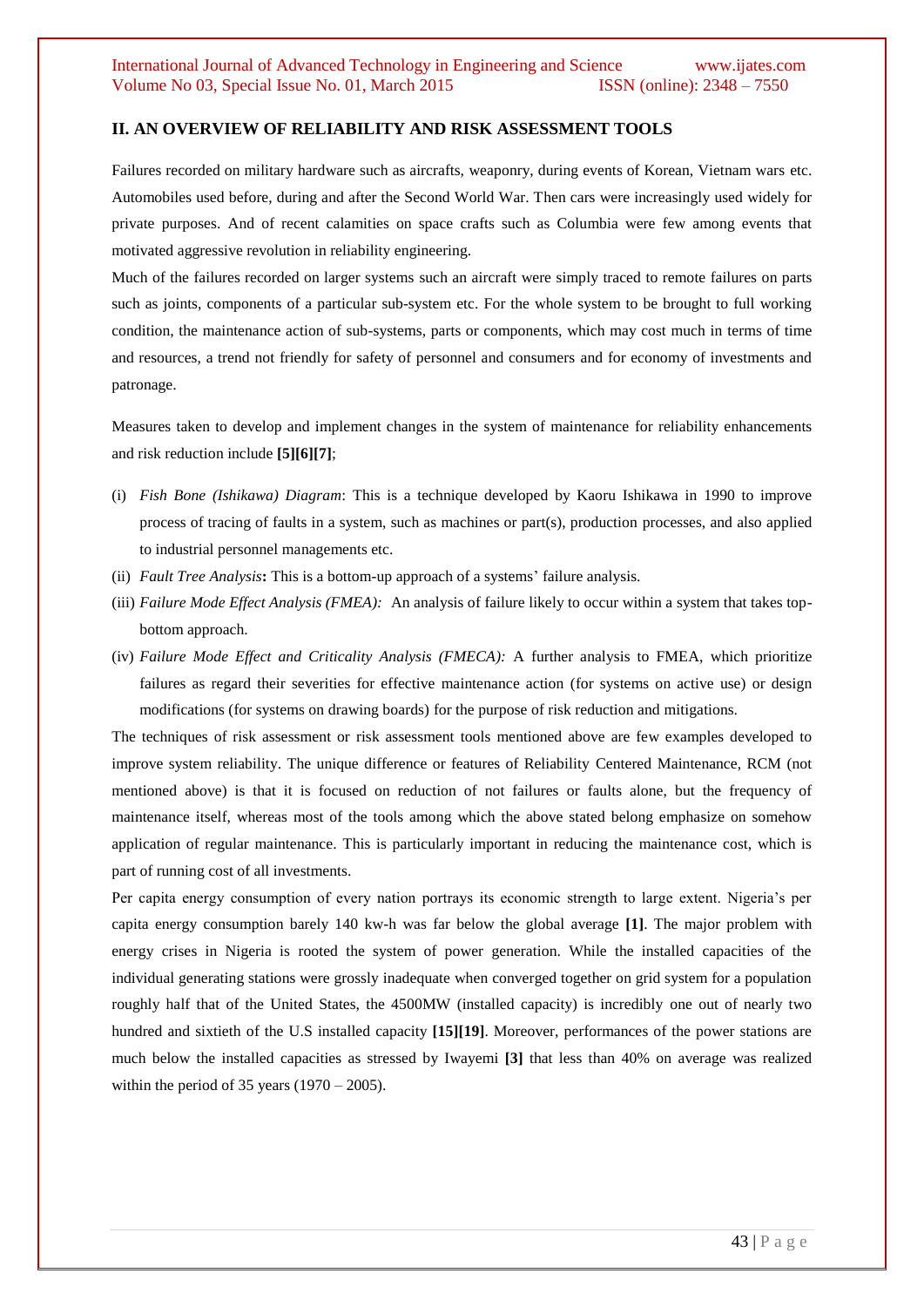

#### **Fig. 1. Typical Unhealthy Distributed Generation Common to Nigeria's Consumer Points**

The somehow poor performances of the power generating plants in Nigeria based on their installed capacities may be attributed to all or one of the following two factors;

- (i) The capacities of the transmission stations with a total capacity of 4000MW **[2]** which could not support the full capacity utilization and further expansion of the generating capacities.
- (ii) The outdated system of maintenance management, procurements and poor quality assurance being applied at all the stages of power systems, namely generation, transmission and distribution.

The generation system in Nigeria has suffered neglect in terms of upgrading for many years. This is among the primary factors contributing to the deterioration of the system. Other problems are basically operational, which include shortages of water in the reservoirs in hydro systems and shortage of gas supplies to the turbines of the thermal stations due to vandalism and other socio-economic factors in the Niger-Delta region and the problem of oil and gas sectors. Thus there may be multi-facetted approaches, which issues of safety and maintainability is the subject within this context.

| Table I building to the mai blaubh 3 molancu capacities in Fugerial [2] |  |              |  |      |  |                                  |  |  |  |  |  |
|-------------------------------------------------------------------------|--|--------------|--|------|--|----------------------------------|--|--|--|--|--|
| Country's Total Total Thermal Total Thermal Total Available             |  |              |  |      |  |                                  |  |  |  |  |  |
| Thermal Plant                                                           |  | <b>Units</b> |  |      |  | Installed Capacity Thermal Units |  |  |  |  |  |
|                                                                         |  |              |  | (MW) |  |                                  |  |  |  |  |  |
| 11                                                                      |  | 93           |  | 5976 |  |                                  |  |  |  |  |  |

Table 1 Summary of Thermal Station's Installed Capacities in Nigeria, [2]

#### Table 2 Summary of Hydro Station's Installed Capacities in Nigeria [2]

|             |  | Country's Total Total Hydro Units Total |      |                                | Hydro Total Available |  |
|-------------|--|-----------------------------------------|------|--------------------------------|-----------------------|--|
| Hydro Plant |  |                                         |      | Installed Capacity Hydro Units |                       |  |
|             |  |                                         | (MW) |                                |                       |  |
|             |  | ш                                       | 7876 | 58                             |                       |  |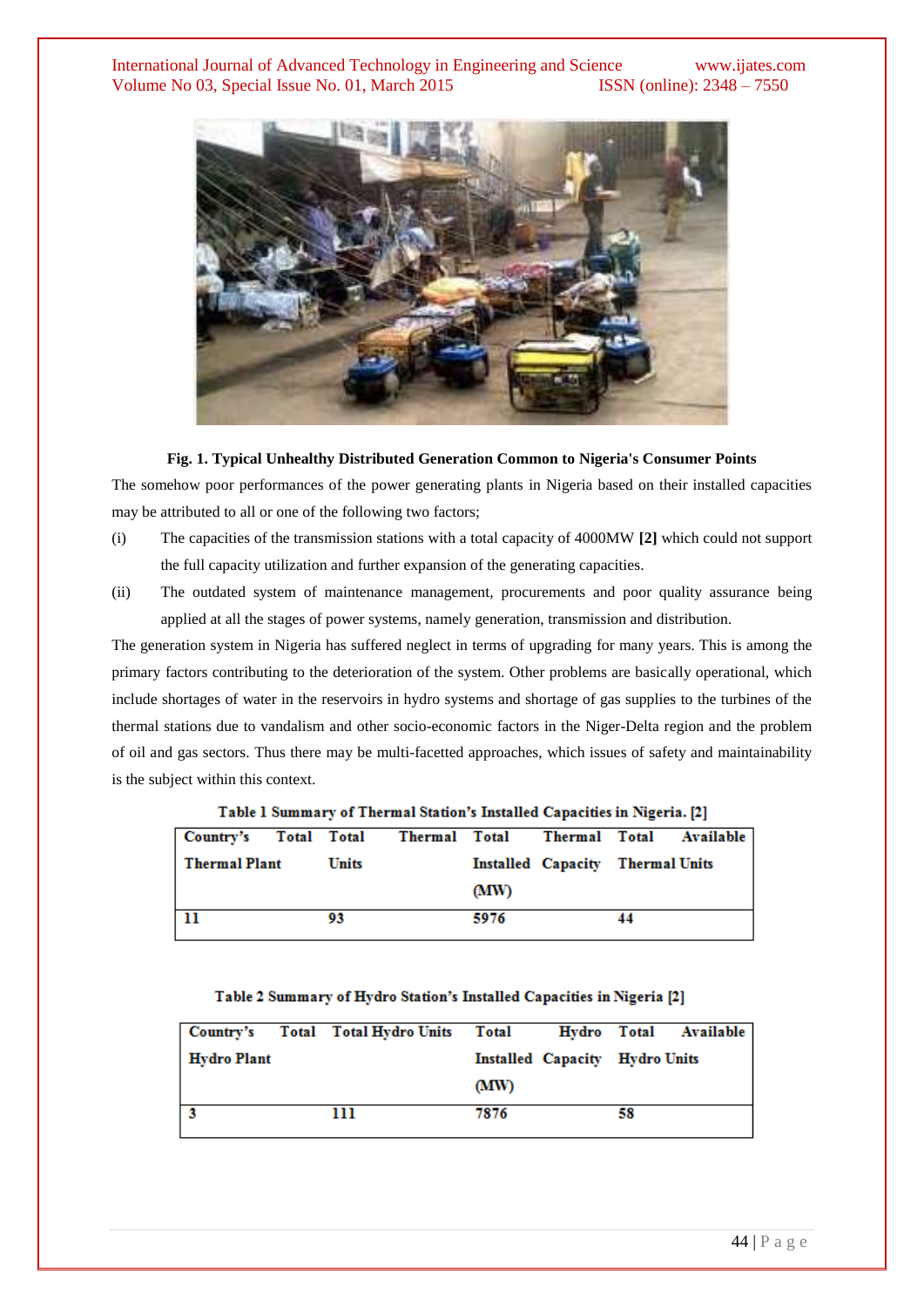# International Journal of Advanced Technology in Engineering and Science www.ijates.com Volume No 03, Special Issue No. 01, March 2015 ISSN (online): 2348 – 7550

Conventionally transmission stages are central to in power systems. The bulk of electricity generated are transported to the load centers using transmission facilities such as power transformers, high voltage switch gears and circuit breakers, insulators, cable and harnesses supported by high rising towers. It is very common scene, buildings being erected under very high voltage Nigerian transmission lines. Other factors may include the use of obsolete equipments and continued implementation of outdated maintenance practices. While the existing equipments cannot support modern maintenance techniques, the evolving maintenance management system must be supported using modern equipments.

The distribution system is the most troubled portion of power system in Nigeria. It is common to have consumer units with insufficient protection such as cut-out fuses, proper earthing, ELCBs etc. Many consumers are found looping through other consumers in cascades to avoid tariffs, as the existing tariff is sub-standard and outdated. The system is also plagued by the use of wrong size equipments and other materials such as cables, insulators etc.

Individual performance of the three sectors of power system mentioned earlier resulted in frequent load shedding and total power outages which could be linked directly to the implication of the low per capita energy consumption recorded and mentioned earlier.



**Fig. 2 Typical Maintenance Handling At Nigeria's Distribution Networks**

# **III. THE RCM APPROACH TO IMPROVED MAINTENANCE**

Now that the power sector is undergoing series of aggressive reforms through privatization and commercialization, and National Independent Power Project (NIPP) schemes, it is expected that reliability, safety and efficiency in Nigeria's power industry could be enhanced through a well developed and implemented Reliability Centered Maintenance (RCM) for the improvement of per capita energy consumption and the gross domestic product, GDP. Thus, the aim can be achieved according to the following detailed objectives;

- Analyzing types of failures occurring in the generation, transmission and distribution systems of electricity in Nigeria as a case study.
- Explore various methods of failure analysis and risks assessment techniques and the suitability of the reliability centered maintenance on the case study.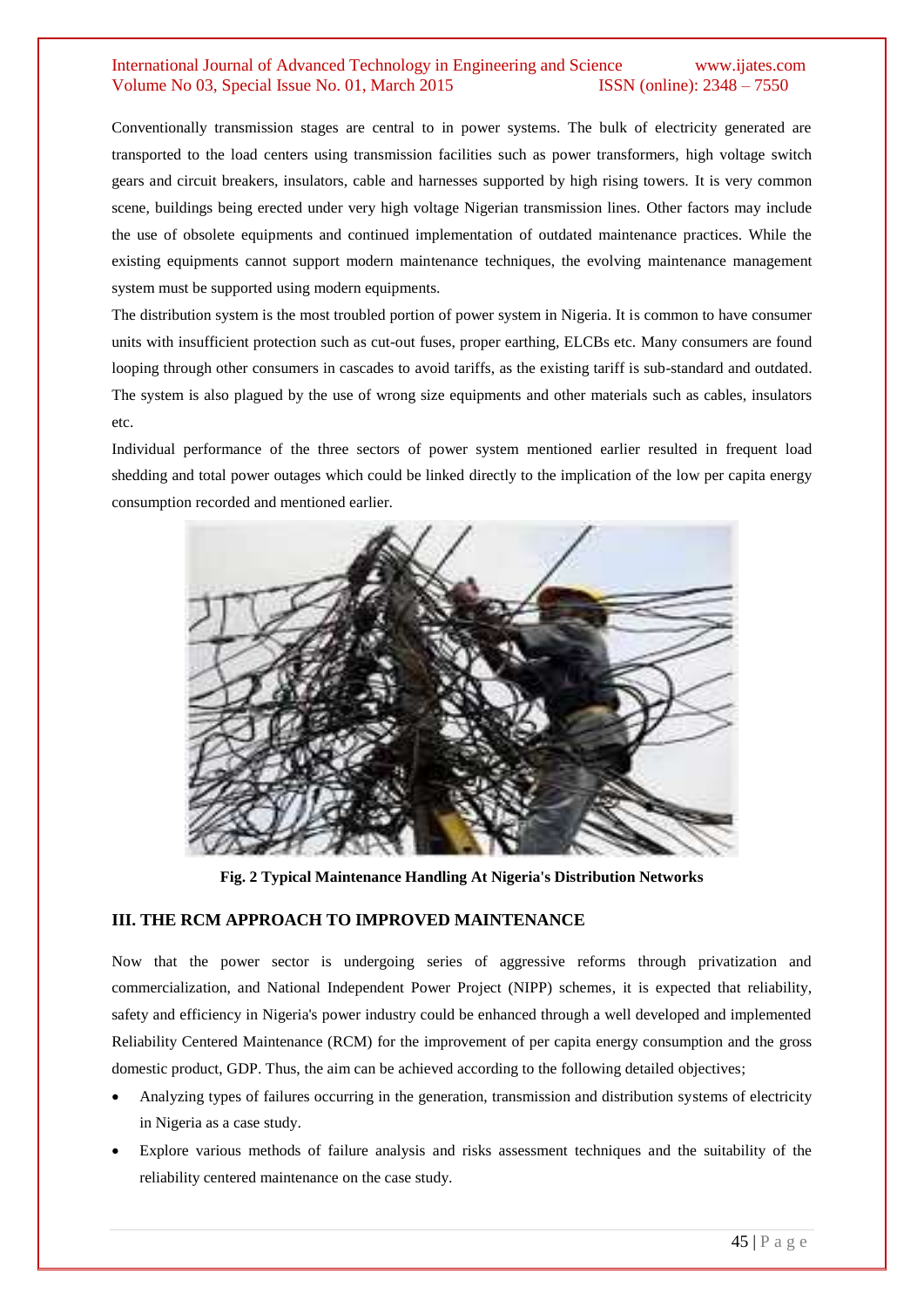#### International Journal of Advanced Technology in Engineering and Science www.ijates.com Volume No 03, Special Issue No. 01, March 2015 ISSN (online): 2348 – 7550

 Develop a model for maintenance management structure according to Reliability Centered Maintenance (RCM) techniques on the case study.

The Nigerian power grid as described previously, by convention operates in stages namely generation, transmission and distribution. Failures recorded were as a result of lapses from all the stages mentioned. Thus development and implementation of RCM should be on all the stages. This could effectively be achieved by sampling units making up the grid system, generating station, transmission sub-station, distribution sub-station, Control Centre, etc. The modelling and implementations could be in phases or stages by which an illustrative diagram of the initial phase is shown in fig. 1.



# Fig.3 Initial Stage of RCM Modelling On Grid System

The performance of FMECA is known to precede RCM, which is a good reason for inclusion of FMECA in the process even though it can importantly be standalone. In the process therefore it is expected that FMECA would effectively support RCM. The RCM modelling over a grid system ensures efficiency and quality of service to the consumers.

#### **IV. CONCLUSIONS**

As obtained in industries of developed societies such as aviation, space missions, defense, maritime, manufacturing etc., where safety and investment securities are priorities, risks due to failures are well mitigated over the years of evolutions of reliability engineering. It is opined that frequency of maintenance practices somehow reduce the useful life span of an item, thus comparing to human anatomy, the more human body experiences surgeries, the weaker the part or the entire body becomes. This implies RCM modelling proposed in this paper could be centered around reduction in number of failures occurring in power systems and their frequencies which contribute to the acceleration of wear and tear of equipments and parts of the system. It is also expected that the developed technique will tremendously reduce the costs involved in traditional maintenance practices. Other benefits to be derived include improvement of productivity through reduction in downtime and a drive towards system automation. These achievements are made possible despite major challenges such as the size of the power grid and laborious nature of FMECA.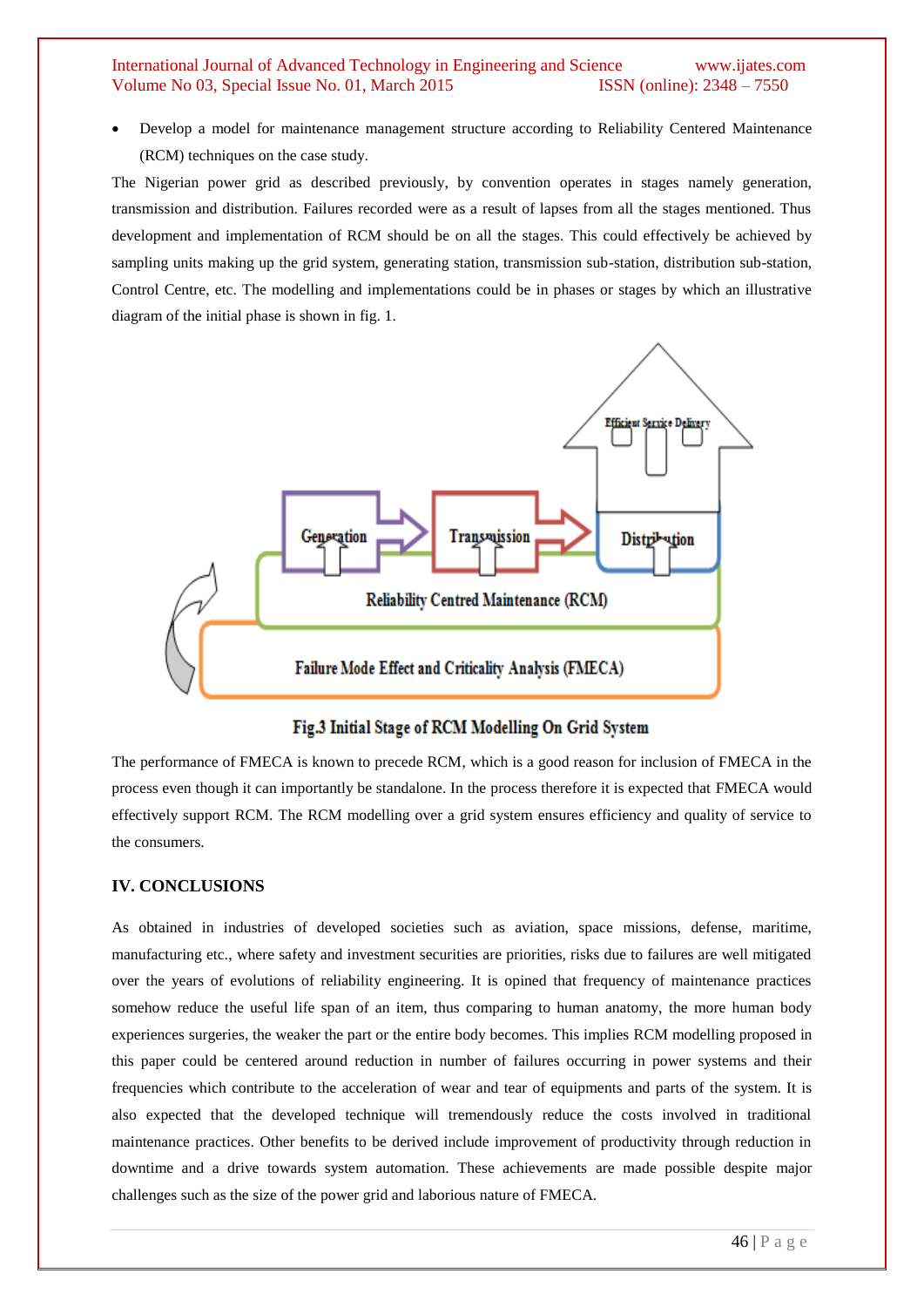#### **REFERENCES**

- [1] United nations Statistics Division, (2010).*Gross Domestic Product Per Capita*. [Online]. Available: [http://www.un.org/Dept/unsd.](http://www.un.org/Dept/unsd) [Accessed: 9 Mar 2012].
- [2] Sambo, A.S. et al. "*Electricity Generation and the present challenges in the Nigeria Power Sector*". Presented at the world energy conference, 2010. [Online]. Available: [http://www.worldenergy.org/congresspapers/70.pdf.](http://www.worldenergy.org/congresspapers/70.pdf) [Accessed: 08 Mar 2012].
- [3] Iwayemi, A. "*Nigerian Dual Energy Problems*" Presented at the 31<sup>st</sup> IAEE International Conference. IAEE.Istanbul, 2008. [Online]. Available: [http://www.ieaa.org/en/publications/proceedings.aspx.](http://www.ieaa.org/en/publications/proceedings.aspx) [Accessed: 19 Feb 2012].
- [4] Dhillon, B.S. *A Modern Engineering Maintenance Approach*, 1st ed. Boca Raton: CRC Press LLC, 2002.
- [5] Andrews, J.D. and Moss, T.R., *Reliability and Risk Assessment*, 2nd ed. London: Professional Engineering Publishing Limited, 2002.
- [6] Smith, D.J., *Reliability Maintainability and Risk: Practical Methods for Engineers*, 5th ed. Oxford: Butterworth-Heinemann, 1997.
- [7] Kumamoto, H. and Henley, E.J., *Probabilistic Risk Assessment and Management for Engineers and Scientists*, 5th ed. New York: IEEE Press, 1996.
- [8] Henley, E.J. and Kumamoto, H., *Probabilistic Risk Assessment: Reliability Engineering*, *Design and Analysis,* 1st ed. New York: IEEE Press, 1992.
- [9] The United States Department of Defense Handbook. *Designing and Developing Maintainable Products and Systems.* Vol I (1997, Aug 4). [Online]. Available: http://www.barringer1.com/mil\_files/MIL-HDBK-470A.pdf. [Accessed: 06 Jun 2012]
- [10] Department of Army Headquarters, Washington DC. Technical Manual (2006, 22 Jul). *Survey for Reliability and Availability Information for Power Distribution, Power Generation, And Heating and Ventilating and Air Conditioning (HVAC) Components for Commercial, Industrial And Utility Installation*. [Online] Available: http://www.barringer1.com/mil\_files/TM-5-698-5.pdf [Accessed: 06 Jun 2012]
- [11] The United States Department of Defense, *Military Standard: Procedure for Performing a Failure Mode Effect and Criticality Analysis.* (1980, Nov 2). [Online]. Available: http://www.sre.org/Pubs/Mil-Std-1629A.pdf [Accessed: 31 Aug 2012]
- [12] Fahimi, A. B., Kawasinski, A., Davoudi, A., Balog, R. S. and Kilani, M., (2012, Mar). *Charge It: Power the More Electrified Planet. IEEE Power and Energy Magazine*. [Online]. Available: http://www.ieeepes.org/images/pdf/2012-pe-smart-grid-compendium.pdf. [Accessed: 3 Feb. 2013].
- [13] Schulz R.W., "Maintenance Contribution to Customer Satisfaction in Electrical Power Generation," MSc thesis, School of Engineering Design and Technology, University of Bradford, Bradford, 2005.
- [14] The US Department of Labor Occupational Safety & Health Administration, eTool: Electrical Power, (2012, March). *Underground Distribution Substation*. [Online]. Available: http://www.osha.gov/SLTC/etools/electric\_power. [Accessed: 23 May 2012].
- [15] U.S. and World Population Clock (2010). [Online]. Available: [http://www.census.gov/popclock/.](http://www.census.gov/popclock/) [Accessed: 02 Jan 2014].
- [16] Garza, L." A Case Study Of The Application Of Reliability Centered Maintenance (RCM) In The Acquisition Of The Advanced Amphibious Assault Vehicle (AAAV)". M.S Thesis, Naval Postgraduate School Monterey, California, 2002. [Online]. Available: [http://www.dtic.mil/dtic/tr/fulltext/u2/a411338.pdf.](http://www.dtic.mil/dtic/tr/fulltext/u2/a411338.pdf) [Accessed: 09 Jan 2014].